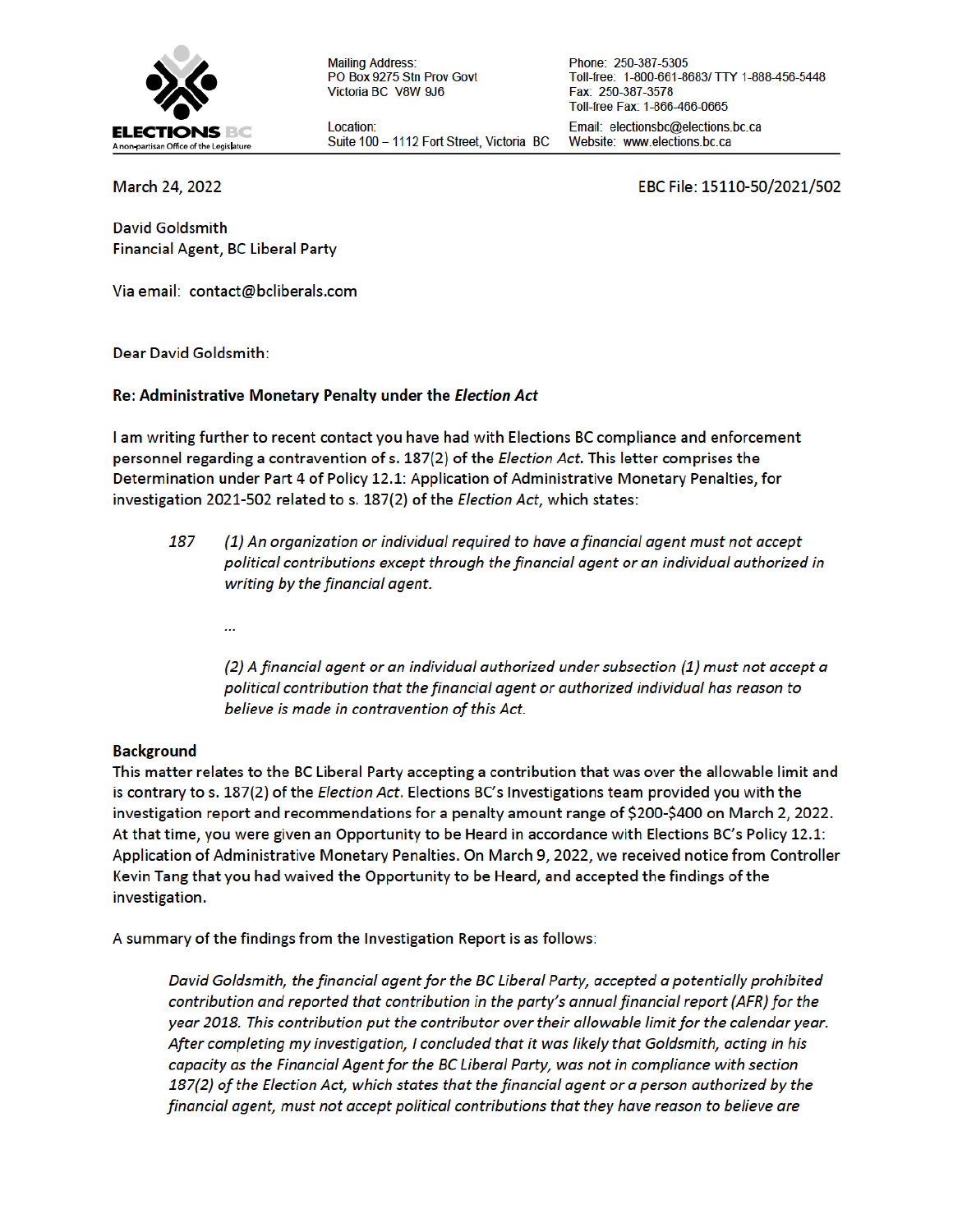*made in contravention of the Act. I have therefore prepared this investigation report as required by Policy 12.1 Application of Administrative Monetary Penalties. For the reasons explained in the narrative below, I suggest that the Enforcement Adjudicator assess a penalty of between \$200 and \$400 against Goldsmith in his capacity as the Financial Agent for the BC Liberal Party under section 220.06 of the Act.*

# **Determination**

I am satisfied that I have the authority to consider the matter and make a decision pursuant to ss 10, 12(3), 187(2) and 220.06 of the Act. In making my decision I have also considered Elections BC's Policy 12.1: Application of Administrative Monetary Penalties.

Having reviewed the file I am satisfied that Financial Agent (FA) Goldsmith accepted prohibited contributions from in 2018. The contributions totaled \$1,570, \$370 over the 2018 annual contribution limit, contrary to s. 187(2) of the *Election Act*. I conclude that there was sufficient similarity between the names used by contributor that the FA should reasonably have inquired further before accepting prohibited contributions. I am satisfied that an offence under s. 187(2) of the Act did occur, and that it is appropriate to consider issuing an Administrative Monetary Penalty under s. 220.06 of the Act.

# **Penalty Calculation**

Elections BC decision makers may consider policy guidance when making a determination of an Administrative Monetary Penalty but are not bound by policy. The policy guidance assists us with ensuring that adjudication decisions consider relevant factors and are reasonably consistent, predictable, and objective.

I reviewed the enforcement file and factors which may influence the amount of the penalty.

- The matter was not self-reported by the FA or the BC Liberal Party, but was discovered upon review of the Annual Financial Report by Elections BC staff.
- It does appear that the BC Liberal Party discovered the over-contribution and refunded the \$370 to on August 8, 2019 and provided proof to Elections BC investigators upon inquiry.
- It appears that there was at the time of the contributions a relatively robust internal system of controls in place within the BC Liberal Party, but despite this, the party initially failed to prevent or recognize the over-contribution.
- I am satisfied that the contravention was inadvertent.
- There is a repetitive pattern to the contravention, as there is a similar matter before me involving the FA and the BC Liberal Party.
- The BC Liberal Party, while not having self-reported the matter, has been entirely forthright and cooperative with Elections BC investigators.
- The BC Liberal Party, upon being apprised of the investigation and potential Administrative Monetary Penalty, waived their right to be heard.
- The matter is a minor one, the over-contribution was refunded, and I conclude that it is unlikely to have had any effect on any political contest.
- I reviewed recommendations from Elections BC investigators.